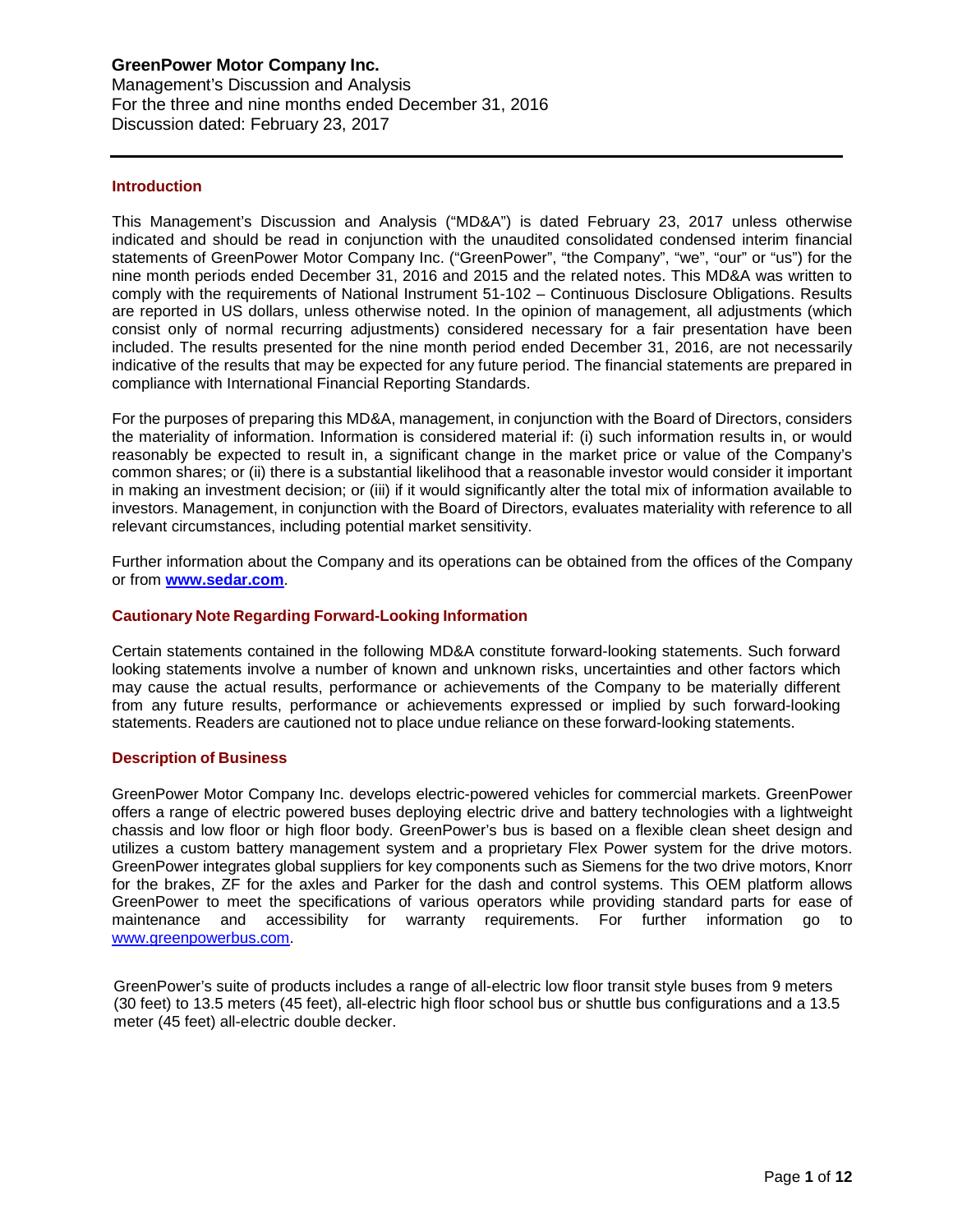## **Operations**

As at December 31, 2016, the Company had:

- One EV350 fully electric bus (the "EV350") and charging station classified as equipment on the balance sheet totaling \$443,001.
- Work in process inventory representing an EV550, one EV250 and a school bus totaling \$1,211,802 and;
- Finished goods inventory representing two 2016 model year EV350s, one 2016 model year EV550, and charging systems totaling \$1,826,240.

On June 2, 2016, the Company announced that ADOMANI, Inc., had received nine Letters of Intent ("LOIs") for 25 GreenPower all-electric school buses from nine different school districts in the State of California. The LOIs are primarily for the Type C all-electric school buses as well as several Type A all-electric school buses.

On June 20, 2016, the Company was awarded a \$3,000,000 tax credit from the California Governor's Office of Business (GO-Biz) and Economic Development. The tax credits will be used by GreenPower to assist in the growth and expansion of its business in California.

On October 27, 2016, the Company announced the appointment of Brendan Riley as President. Prior to joining the Company, Mr. Riley was the North American Vice-President of Fleet Sales for BYD Motors and was in charge of strategy, tactics, support and training for selling all-electric buses, trucks, cars, and material handling equipment. During that time, Mr. Riley secured the largest privately funded contract in North America for electric buses and the largest transit bus contracts in North America two years in a row (for 25 and 36 electric buses respectively).

On December 7, 2016, the Company announced that the California Air Resources Board ("CARB") had awarded \$9.5 million to the City of Porterville to deploy 10 GreenPower EV350 40-foot zero-emission allelectric transit buses on all nine Porterville Transit routes, and to install the charging infrastructure including 11 charging stations. CARB's award to the City of Porterville was one of only nine awards from the highly competitive Zero-Emission Truck and Bus Pilot Program. The grant award is part of California Climate Investments, a statewide program to reduce greenhouse gas emissions while providing clean-air benefits to California neighborhoods, with an emphasis on disadvantaged communities. California Climate Investments programs are funded by the Greenhouse Gas Reduction Fund using proceeds from the state's cap-and-trade auctions.

On December 15, 2016, the Company announced that its EV550 45 foot all-electric double decker bus had been approved by CARB and is eligible for a Hybrid and Zero-Emission Truck and Bus Voucher Incentive Project for \$95,000 for each EV550 sold in the State of California and an additional \$15,000 where the bus is deployed in a disadvantaged community. The 2017 model year EV550 was approved in conjunction with the California Environmental Protection Agency as a heavy-duty electric vehicle. Consequently, CARB has approved the designation of the EV550 as an electric heavy-duty vehicle which can be sold in California.

On January 16, 2017, the Company announced that certain purchasers of GreenPower all-electric buses are eligible for funding from the \$2.9 billion Volkswagen Settlement Mitigation Trust. The VW Mitigation Trust totaling \$2.9 billion is part of the overall settlement and funds are being allocated to states, territories and federally recognized Native American tribes. Trust funds are available for Eligible Mitigation Actions (EMAs). Recognized EMAs include the purchase of Class 4 to 8 zero emission school buses, shuttle buses and transit buses with the requirement that a legacy diesel bus must be scrapped. Eligible Buses include 2009 engine model year or older class 4 to 8 school buses, shuttle buses, or transit buses. Certain states may also include 2010 to 2012 engine model years.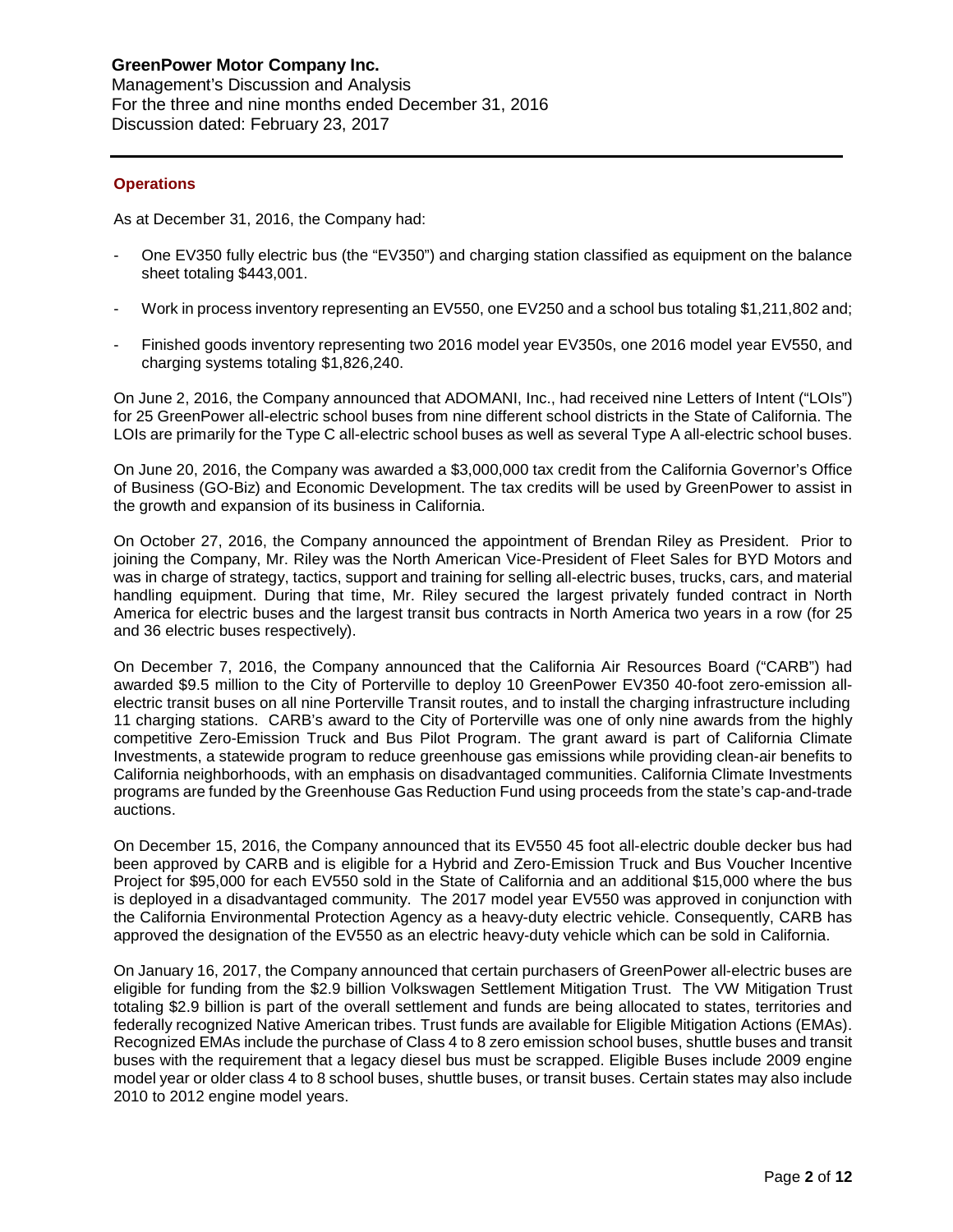On February 2, 2017, the Company announced a Memorandum of Understanding (MOU) with the Tule River Economic Development Corporation ("TREDC") for the acquisition of all-electric buses to replace existing legacy buses. The memorandum provides that TREDC and GreenPower will work together to replace up to ten buses with the acquisition of two EV 550 all-electric double-decker buses, two all-electric shuttle buses, two all-electric low floor transit buses and four all-electric school buses. GreenPower will also provide the required charging infrastructure and develop a solar collection for a sustainable energy source for the benefit of the Tule River Indian Tribe. GreenPower will provide training for drivers, maintenance and support staff to enable a Center of Excellence for Tule River Indians staff.

### **Trends**

The Company does not know of any trends, commitments, events, or uncertainty that are expected to have a material effect on the Company's business, financial condition, or results of operations other than as disclosed herein under "Risk Factors" and the paragraph below.

## **Results of Operations**

### Functional and presentation currency

Effective April 1, 2015, the Company changed the presentation currency to U.S. dollars and the functional currency of its subsidiary, GreenPower Motor Company, Inc., to U.S Dollars given the increasing prevalence of U.S. dollar-denominated activities of the Company over time. The change in functional currency from Canadian dollars to U.S. dollars is accounted for prospectively from April 1, 2015. The exchange rate used to translate the balance sheet to reflect the change in functional currency on adoption is \$0.77. Prior-year comparable information is restated to reflect the change in presentation currency. The exchange rates used to translate the Consolidated Condensed Interim Statements of Financial Position to reflect the change in presentation currency as at March 31, 2016 and December 31, 2016 are \$0.77 and \$0.74, respectively, while the average exchange rates used to translate the Consolidated Condensed Interim Statements of Operations and Comprehensive Loss for the three month periods ended December 31, 2015 and December 31, 2016 are \$0.75 and \$0.75, respectively. There were no changes to the measurement basis of the financial statement line items as a result of the change in presentation currency.

### For the nine month periods ended December 31, 2016 and 2015

The Company had a consolidated net loss of \$1,924,425 for the nine months ended December 31, 2016, and consists of administrative fees of \$362,564 relating to salaries, project management, accounting, and administrative services; transportation costs of \$226,460 which related to the use of trucks, trailers, contractors as well as other operational costs needed to transport company products around North America; travel, accommodation, meals and entertainment costs of \$346,896 related to travel for project management, demonstration of company products, and trade shows; product development costs of \$241,566; sales and marketing costs of \$186,574; interest and accretion on the convertible debentures and promissory note of \$69,830; professional fees of \$72,824 consisting of legal and audit fees; as well as \$241,988 of share-based compensation expense and depreciation of \$80,455. The remaining operating costs of the period amounted to approximately \$95,268 in general corporate expenses.

The consolidated total comprehensive loss for the period was impacted by \$5,228 of other comprehensive gain as a result of the translation of the entities with a different functional currency than presentation currency.

The Company had a consolidated net loss of \$1,274,332 for the nine months ended December 31, 2015. Operating costs for the period amounted to \$1,285,722 and consists of administrative fees of \$279,951 relating to salaries, project management, accounting, and administrative services; transportation costs of \$110,407 which related to the use of trucks, trailers, contractors as well as other operational costs needed to transport company products around North America; travel, accommodation,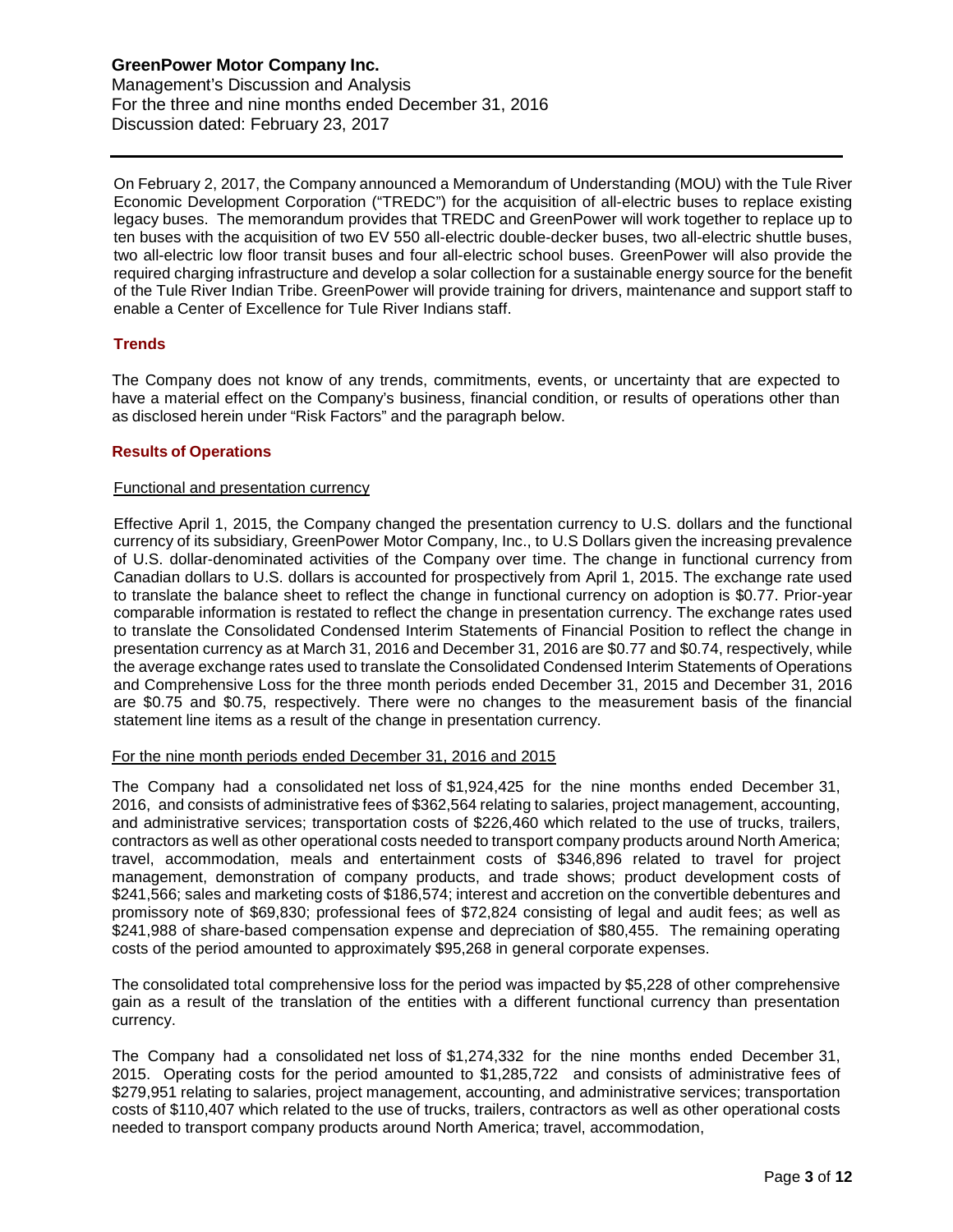meals and entertainment costs of \$155,092 related to travel for project management, demonstration of company products, and trade shows; product development costs of \$110,972; sales and marketing costs of \$103,945; professional fees of \$52,472 consisting of legal and audit fees; as well as \$291,637 of sharebased compensation expense and depreciation of \$66,940. The remaining operating costs of the period amounted to approximately \$114,306 in general corporate expenses.

The consolidated total comprehensive loss for the period was impacted by \$170,140 of other comprehensive loss as a result of the translation of the entities with a different functional currency than presentation currency.

### For the three month periods ended December 31, 2016 and 2015

The Company had a consolidated net loss of \$684,822 for the three months ended December 31, 2016, and consists of administrative fees of \$169,123 relating to salaries, project management, accounting, and administrative services; transportation costs of \$59,029 which related to the use of trucks, trailers, contractors as well as other operational costs needed to transport company products around North America; travel, accommodation, meals and entertainment costs of \$120,894 related to travel for project management, demonstration of company products, and trade shows; product development costs of \$84,766; sales and marketing costs of \$53,546; interest and accretion on the convertible debentures and promissory note of \$24,421; professional fees of \$10,287 consisting of legal and audit fees; as well as \$98,155 of share-based compensation expense and depreciation of \$26,781. The remaining operating costs of the period amounted to approximately \$37,820 in general corporate expenses.

The consolidated total comprehensive loss for the period was impacted by \$6,156 of other comprehensive gain as a result of the translation of the entities with a different functional currency than presentation currency.

The Company had a consolidated net loss of \$443,112 for the three months ended December 31, 2015, and consists of administrative fees of \$97,676 relating to salaries, project management, accounting, and administrative services; transportation costs of \$61,762 which related to the use of trucks, trailers, contractors as well as other operational costs needed to transport company products around North America; travel, accommodation, meals and entertainment costs of \$59,714 related to travel for project management, demonstration of company products, and trade shows; product development costs of \$41,244; sales and marketing costs of \$44,778; foreign exchange loss of 24,824; professional fees of \$9,218 consisting of legal and audit fees; as well as \$33,199 of share-based compensation expense and depreciation of \$21,810. The remaining operating costs of the period amounted to approximately \$48,887 in general corporate expenses.

The consolidated total comprehensive loss for the period was impacted by \$40,023 of other comprehensive loss as a result of the translation of the entities with a different functional currency than presentation currency.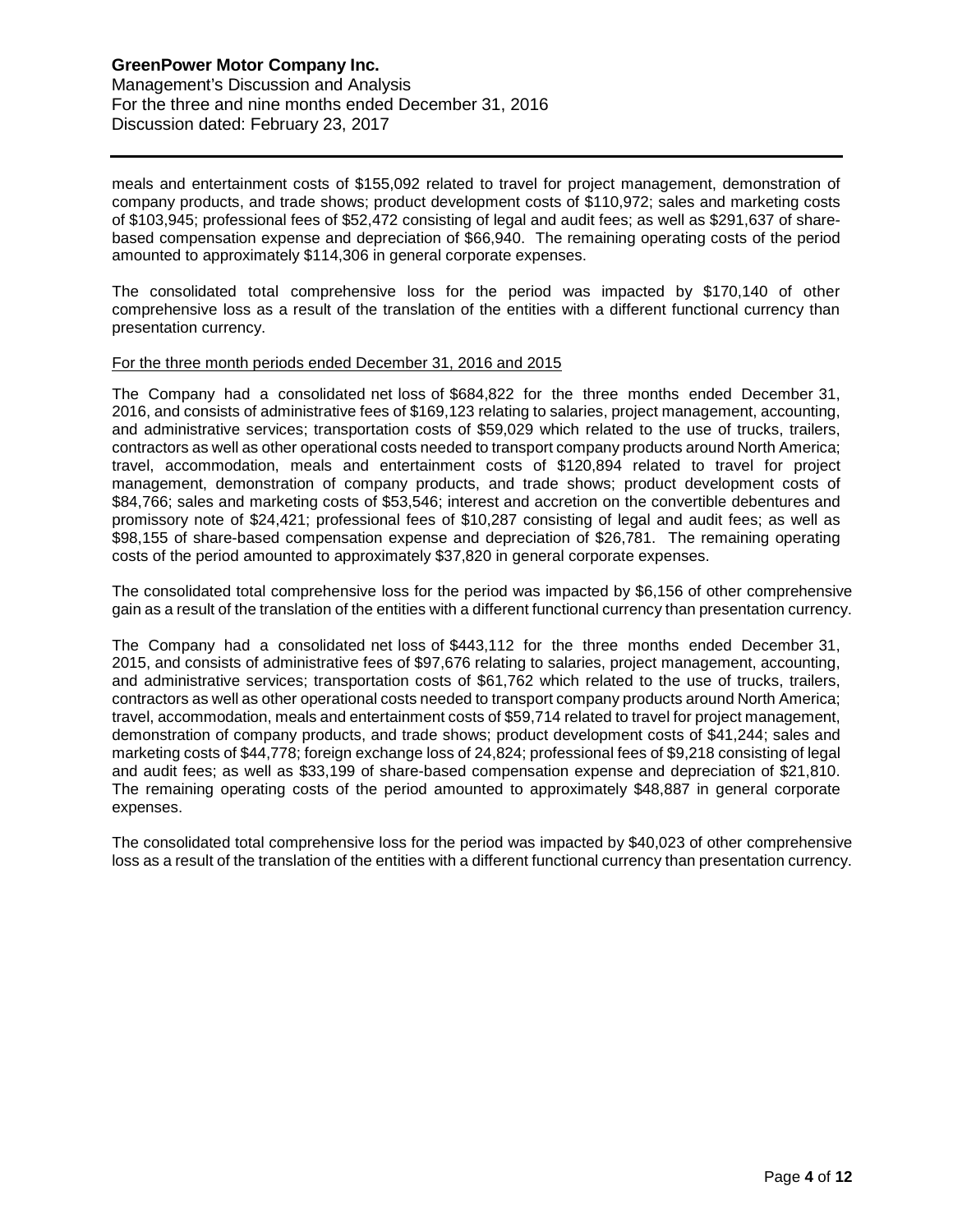# **GreenPower Motor Company Inc.**

Management's Discussion and Analysis For the three and nine months ended December 31, 2016 Discussion dated: February 23, 2017

## **Selected Quarterly Information**

The quarterly results have been restated to reflect accounting policies consistent with IFRS. A summary of selected information for each of the quarters presented below is as follows:

|                                                 | Three Months Ended |               |              |           |  |
|-------------------------------------------------|--------------------|---------------|--------------|-----------|--|
|                                                 | December 31,       | September 30, | June 30,     | March 31, |  |
|                                                 | 2016               | 2016          | 2016         | 2016      |  |
| Financial results                               |                    |               |              |           |  |
| Revenues                                        | \$                 | -\$           | - \$<br>- \$ |           |  |
| Total net loss for the period                   | (684, 822)         | (654, 421)    | (585,182)    | (468,532) |  |
| Basic and diluted loss per share <sup>(1)</sup> | (0.01)             | (0.01)        | (0.01)       | (0.01)    |  |
| Balance sheet data                              |                    |               |              |           |  |
| Working capital                                 | 2,636,798          | 1,310,830     | 1,741,941    | 1,902,053 |  |
| <b>Total assets</b>                             | 5,014,361          | 3,990,166     | 3,681,536    | 3,948,245 |  |
| Shareholders' equity                            | 2,841,573          | 1,511,587     | 1,918,512    | 2,049,162 |  |

(1) Based upon the weighted average number of shared issued and outstanding for the period.

|                                                 | <b>Three Months Ended</b> |              |    |               |     |            |             |
|-------------------------------------------------|---------------------------|--------------|----|---------------|-----|------------|-------------|
|                                                 |                           | December 31, |    | September 30, |     | June 30,   | March 31,   |
|                                                 |                           | 2015         |    | 2015          |     | 2015       | 2015        |
| Financial results                               |                           |              |    |               |     |            |             |
| Revenues                                        | \$                        | $\sim$       | \$ | $\sim$        | -\$ | 11,390     | \$          |
| Total net loss for the period                   |                           | (443,122)    |    | (343,309)     |     | (487, 901) | (1,747,376) |
| Basic and diluted loss per share <sup>(1)</sup> |                           | (0.01)       |    | (0.00)        |     | (0.01)     | (0.02)      |
| Balance sheet data                              |                           |              |    |               |     |            |             |
| Working capital                                 |                           | 2,198,278    |    | 490,365       |     | 863,010    | 1,072,663   |
| Total assets                                    |                           | 3,496,790    |    | 1,688,599     |     | 2,120,977  | 2,459,981   |
| Shareholders' equity                            |                           | 2,276,432    |    | 1,037,512     |     | 1,440,637  | 1,740,411   |

(1) Based upon the weighted average number of shared issued and outstanding for the period.

## **Liquidity**

At December 31, 2016, the Company had working capital of \$2,636,798 and a cash balance of \$679,688. The Company manages its capital structure and makes adjustments to it, based on available funds to the Company. The Company will continue to rely on additional financings and the sale of its inventory to further its operations and meet its capital requirements to manufacture EV vehicles, complete the Altoona test, initiate construction of the manufacturing facility, and further develop its sales and marketing, engineering, and technical resources.

### **Capital Resources**

### Period ended December 31, 2016

Authorized: Unlimited number of common shares without par value Authorized: Unlimited number of preferred shares without par value

On April 20, 2016, the Company granted 175,000 options to a consultant (IR provider) with an exercise price of CDN\$0.19 per share which vest 25% at the end of every 3 months for a period of twelve months and with a term of 3 years.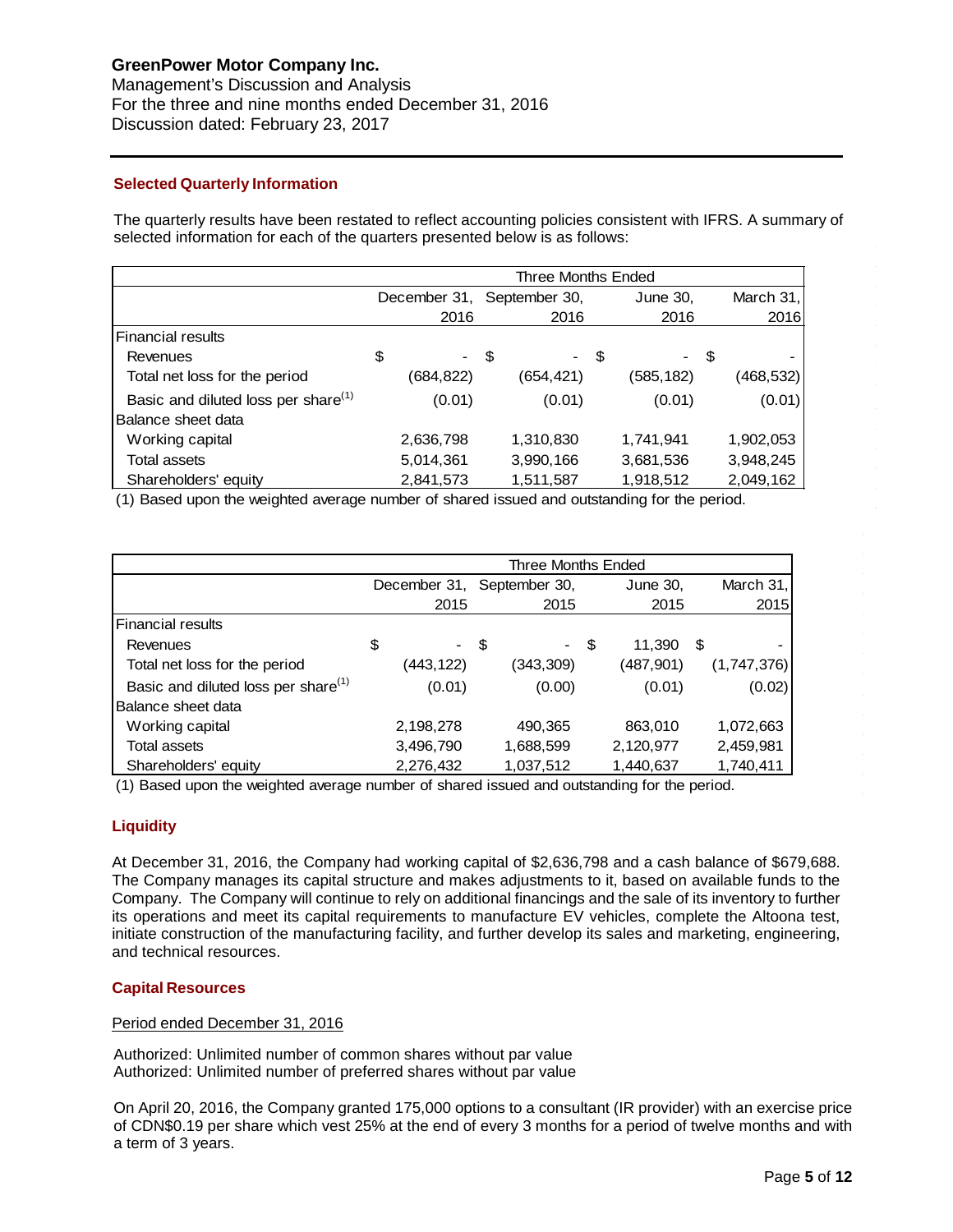On May 6, 2016, the Company granted 530,000 options to Directors and an employee with an exercise price of CDN\$0.35 per share which vest 25% at the end of 4 months, 6 months, 9 months and 1 year and with a term of 5 years.

On May 25, 2016, the Company completed a non-brokered private placement of 1,000,000 common shares (the "Shares") at a subscription price of CDN\$0.30 per Share for gross proceeds of CDN\$300,000 (USD\$232,440) and incurred \$22,004 in share issuance costs including \$11,613 in finder's fees as a result of the non-brokered private placement.

On June 2, 2016, CDN\$20,000 (USD\$ – 12,003) worth of Debentures were converted into 50,000 common shares with a conversion price of CDN\$0.40.

On August 22, 2016, the Company granted 100,000 options to an employee with an exercise price of CDN\$0.82 per share which vest 25% after 4 months and then 25% after years 1, 2 & 3, and with a term of 5 years.

On October 17, 2016, the Company completed a non-brokered private placement (the "October Placement") for a total of 684,541 units at a price of CDN\$0.75 per unit for gross proceeds of CDN\$513,406 (U.S.\$392,756). Each unit consisted of one common share and one-half of one non-transferable share purchase warrant. Each warrant entitles the holder to purchase one common share with an exercise price of CDN\$1.10 per share until and on October 16, 2017, CDN\$1.50 per share until and on October 17, 2018. The Company issued 342,270 common share purchase warrants, and incurred \$9,532 in share issuance costs including \$5,412 in finder's fees as a result of the October Placement.

On October 27, 2016, the Company granted 500,000 options to an employee with an exercise price of CDN\$0.62 per share which vest 25% after 4 months and then 25% after years 1, 2 & 3, and with a term of five years.

During the nine month period ended December 31, 2016, 433,750 stock options expired or were forfeited.

During the nine month period ended December 31, 2016, 938,750 stock options were exercised at a weighted average price of CDN\$0.25 per share for proceeds of CDN\$234,688 (USD\$ - 173,793).

During the nine month period ended December 31, 2016, all 284,520 Broker Options were exercised at a price of CDN\$0.25 per share for proceeds of CDN\$71,130 (USD\$ - 55,078).

During the nine month period ended December 31, 2016, 4,408,318 warrants were exercised at a weighted average price of CDN\$0.49 per share for proceeds of CDN\$2,160,076 (USD\$1,637,171) and 190,000 warrants expired.

On February 2, 2017, the Company granted an aggregate of 715,000 incentive stock options to certain directors, officers, employees and consultants of the Company which stock options are exercisable for a period of five years at a price of \$0.75 per share. The 548,000 stock options granted to the directors and officers vest as to 25% four months after the grant date, 25% six months after the grant date, 25% nine months after the grant date and 25% one year after the grant date and the 167,000 stock options granted to employees and consultants vest as to 25% four months after the grant date, 25% one year after the grant date, 25% two years after the grant date and 25% three years after the grant date.

### **Investing Activities**

#### For the period ended December 31, 2016

During the nine month period ended December 31, 2016, the Company announced the acquisition of 9.3 acres of land in Porterville, California at a purchase price of \$660,000 for the construction of a 150,000 square foot manufacturing facility and offices on this property to facilitate the production of all-electric buses. The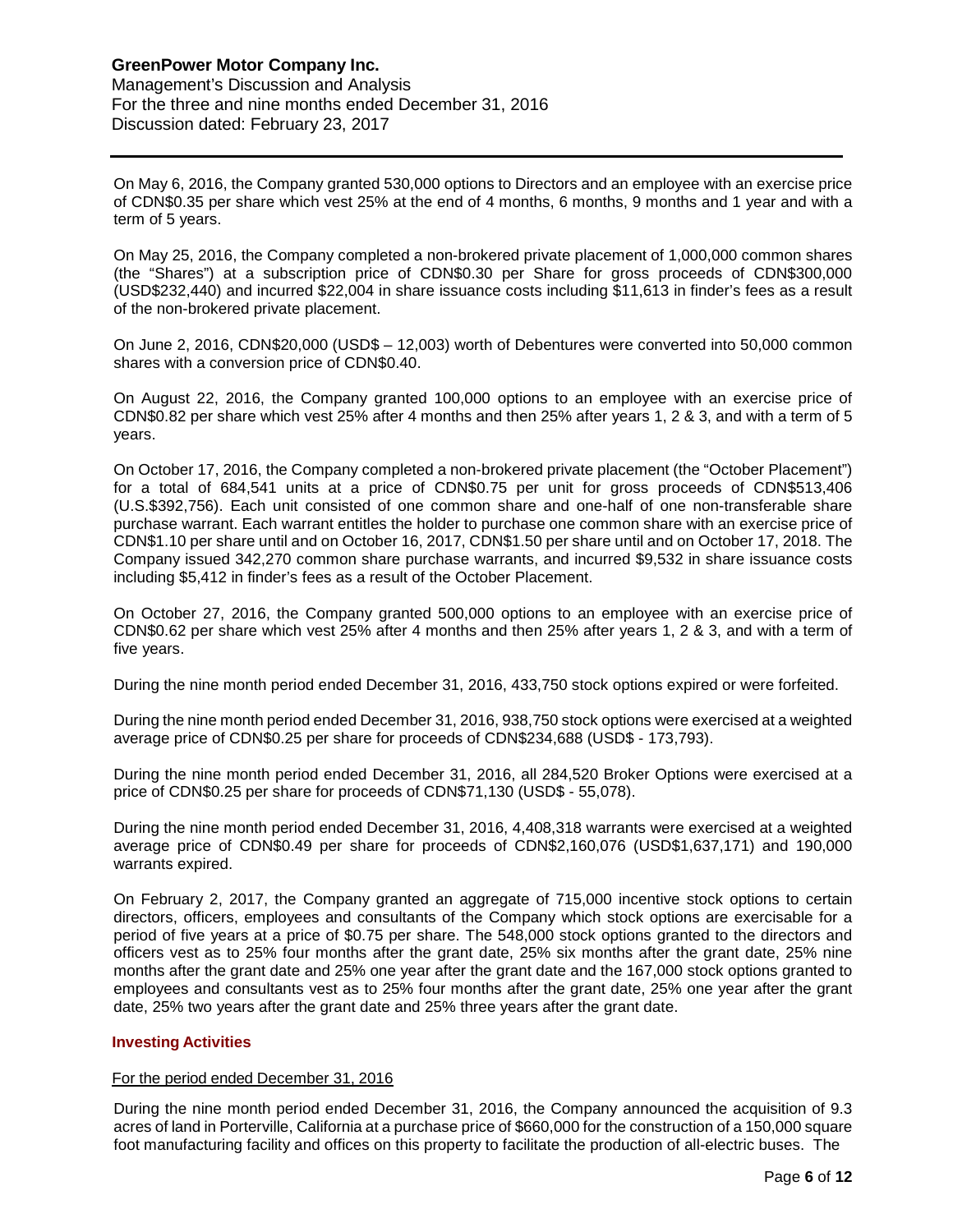purchase price was comprised of a \$66,000 deposit made in June 2016 and the remaining balance through the issuance of a \$594,000 promissory note (the "Note") to the City of Porterville. The Note bears interest at 2.0% per annum and is payable in monthly installments of \$5,463, beginning November 1, 2016. The monthly installments will occur for five years, at which point a balloon payment of \$311,764 is due and payable.

In addition to the land acquisition price, the Company also capitalized \$19,254 in legal and closing fees.

### **Off-Balance Sheet Arrangements**

As of the date of this filing, the Company does not have any off-balance sheet arrangements that have, or are reasonably likely to have, a current or future effect on the results of operations or financial condition of the Company including, without limitation, such considerations as liquidity and capital resources that have not previously been discussed.

### **Related Party Transactions**

Related parties include the Board of Directors, officers of the Company and its subsidiaries, close family members and enterprises which are controlled by these individuals as well as certain persons performing similar functions.

During the three and nine month periods ended December 31, 2016, the Company engaged the services of several shareholders and related parties of the Company, including Koko Financial Services Ltd., MSA Holdings Inc., and S&P 500 Financial and Corporate Services Inc., to provide accounting, management consulting and director services. Details of these agreements are as follows:

- Pursuant to a consulting agreement dated August 6, 2014 as amended from time to time, among the Company, Fraser Atkinson and Koko Financial Services Ltd., a company beneficially owned by Fraser Atkinson, the Company retained Fraser Atkinson to provide consulting services to the Company. GreenPower Motor Company Inc., paid Koko Financial Services Ltd., CDN\$37,500 and CDN\$112,500 for the three and nine month periods ended December 31, 2016.
- Pursuant to a consulting agreement dated August 6, 2014 as amended from time to time, among the Company, Mark Achtemichuk and MSA Holdings Inc., a company beneficially owned by Mark Achtemichuk, the Company retained Mark Achtemichuk to provide consulting services to the Company. GreenPower Motor Company Inc., paid MSA Holdings Inc., CDN\$7,500 and CDN\$22,500 for the three and nine month periods ended December 31, 2016.
- Effective January 1, 2016, GreenPower Motor Company, Inc. (the U.S subsidiary of the Company), agreed to pay U.S. \$10,000 per month to S & P 500 Financial and Corporate Services Inc. ("S&P 500"), a U.S. company where Mr. Oldridge served as a director. As a result, GreenPower Motor Company, Inc., paid S&P 500 U.S \$30,000 and U.S \$90,000 for the three and nine month periods ended December 31, 2016.

During the three and nine month periods ended December 31, 2015, the Company engaged the services of several shareholders and related parties of the Company, including Koko Financial Services Ltd., MSA Holdings Inc., and Phillip Oldridge, to provide accounting, management consulting and director services. Details of these agreements are as follows:

Pursuant to a consulting agreement dated August 6, 2014, among the Company, Fraser Atkinson and Koko Financial Services Ltd., a company beneficially owned by Fraser Atkinson, the Company retained Fraser Atkinson to provide consulting services to the Company. GreenPower Motor Company Inc.,paid Koko Financial Services Ltd., CDN\$15,000 and CDN\$45,000 for the three and nine month periods ended December 31, 2015.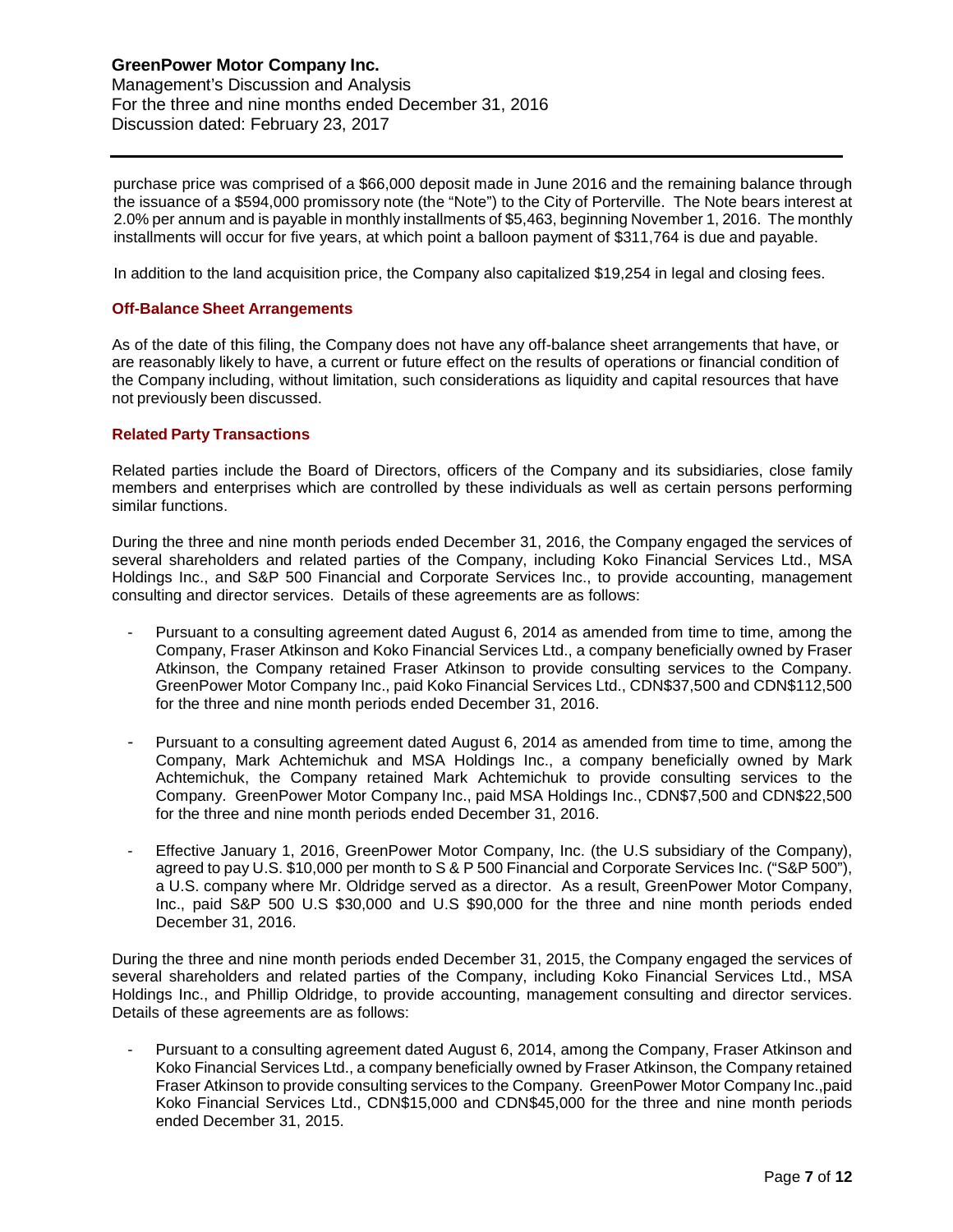- Pursuant to a consulting agreement dated August 6, 2014, among the Company, Mark Achtemichuk and MSA Holdings Inc., a company beneficially owned by Mark Achtemichuk, the Company retained Mark Achtemichuk to provide consulting services to the Company. GreenPower Motor Company Inc., paid MSA Holdings Inc., CDN \$3,750 and CDN\$11,250 for the three and nine month periods ended December 31, 2015.
- The Company, and its wholly-owned subsidiaries, entered into a consulting agreement with Phillip Oldridge, on February 1, 2013, pursuant to which Mr. Oldridge provided consulting services. Pursuant to the foregoing arrangement, the U.S. subsidiary of the Company ("GreenPower Motor Company, Inc.") paid the sum of U.S \$21,000 and U.S \$63,000 for the three and nine month periods ended December 31, 2015.

The amounts are classified as either Administrative fees, Product development costs or Sales and marketing in the Consolidated Condensed Interim Statements of Operations and Comprehensive Loss for each of the periods.

The Company also incurred share-based compensation in the amount of \$106,967 during the nine month period ended December 31, 2016 (December 31, 2015 – \$279,903) for stock options granted in current and prior periods to Directors of the Company.

Of the 4,408,318 warrants that were exercised during the nine month period ended December 31, 2016, 2,144,922 related to Directors of the Company.

During the nine month periods ended December 31, 2016 and December 31, 2015, the Company also incurred equipment rental expenses of \$118,855 (December 31, 2015 - \$41,211) with Maple Leaf Equipment Aircraft and Recovery Inc., a company that the Chairman of GreenPower is the sole officer and director. These costs are expensed on the Consolidated Condensed Interim Statements of Operations and Comprehensive Loss for each of the periods.

During the nine month period ended December 31, 2016, the Company also incurred accommodation expenses of \$7,113 (December 31, 2015 - \$nil) with Stage Coach Landing, Inc., a company that the Chairman of GreenPower is an officer and director. These costs are expensed on the Consolidated Condensed Interim Statements of Operations and Comprehensive Loss for the period.

Accounts payable and accrued liabilities at December 31, 2016, included \$50,750 (March 31, 2016 - \$101,819) owed to officers, directors, companies controlled by directors and officers and shareholders, which is non-interest bearing, unsecured and has no fixed terms of repayment.

Loans payable to related parties of \$177,352 at December 31, 2016 (March 31, 2016 - \$425,354) includes loans payable to directors and officers, companies controlled by directors and officers, and shareholders of the Company, all of which are non-interest bearing, unsecured and have no fixed terms of repayment.

For the outstanding balance of unconverted debentures at December 31, 2016 of CDN\$757,000, CDN\$230,000 include amounts owed to Koko Financial Services Ltd., a company controlled by the Chairman of GreenPower.

During the nine month period ended December 31, 2016, there were \$248,002 of shareholder loan repayments.

These transactions were measured at the exchange amount, which is the amount agreed upon by the transacting parties.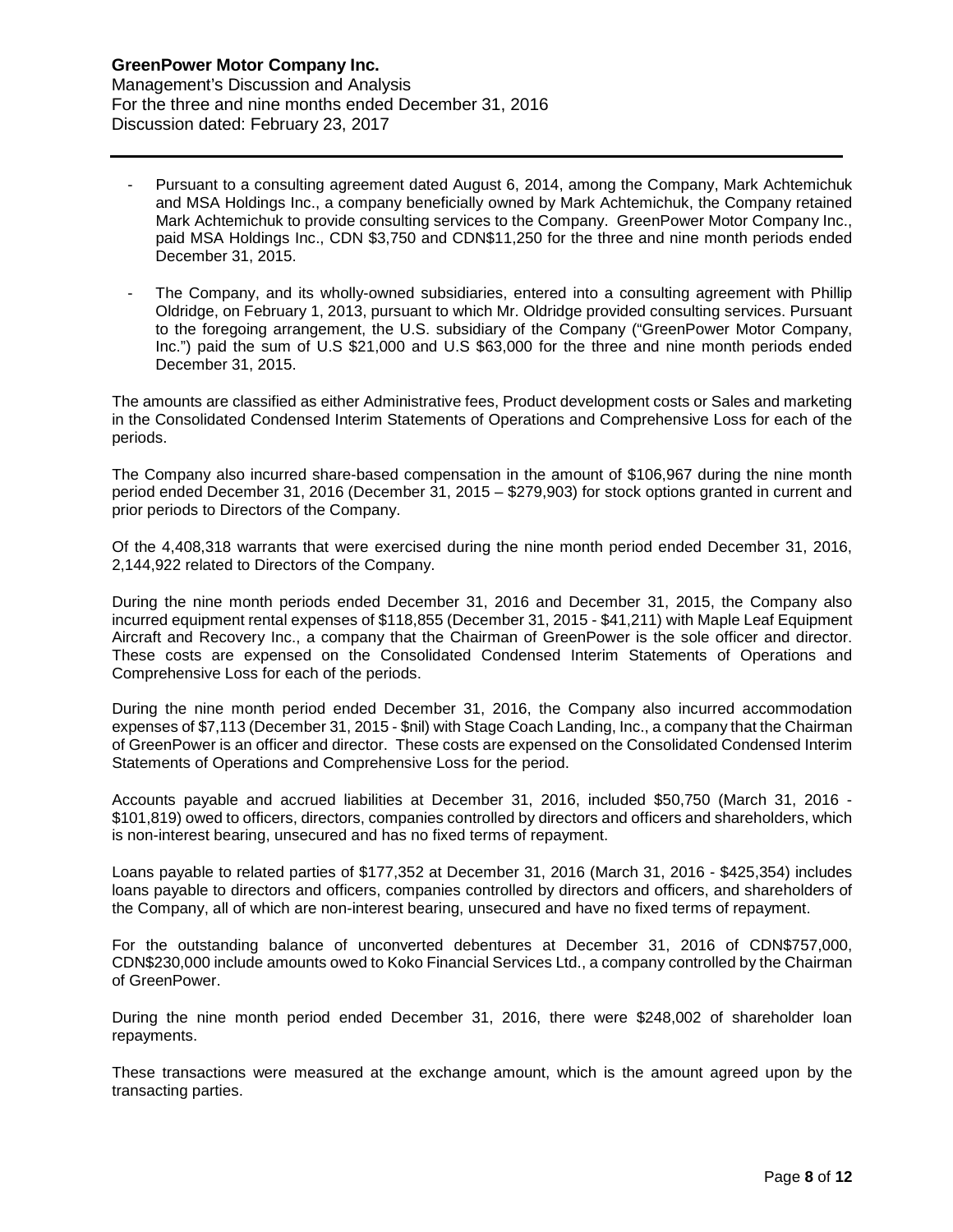## **GreenPower Motor Company Inc.**

Management's Discussion and Analysis For the three and nine months ended December 31, 2016 Discussion dated: February 23, 2017

### **Critical Accounting Estimates**

The preparation of the financial statements in conformity with IFRS requires management to make estimates and assumptions that affect the reported amounts of assets and liabilities at the date of the financial statements and reported amounts of expenses during the reporting period. Actual outcomes could differ from these estimates.

The financial statements include estimates which, by their nature, are uncertain. The impacts of such estimates are pervasive throughout the financial statements, and may require accounting adjustments based on future occurrences. Revisions to accounting estimates are recognized in the period in which the estimate is revised and the revision affects both current and future periods. Significant assumptions about the future that management has made that could result in a material adjustment to the carrying amounts of assets and liabilities, in the event that actual results differ from assumptions made, relate to, but are not limited to, the following:

- the calculation of the fair value of stock options and warrants issued by the Company
- the impairment of exploration and evaluation costs
- the determination of the useful life of equipment
- the \$nil provision for income taxes which is included in the Consolidated Statements of Operations and recognition of deferred income tax assets and liabilities included in the Consolidated Statement of Financial Position at March 31, 2016.
- the allocation between debt and equity for the convertible debentures
- the Company's ability to continue as a going concern

#### **Financial Instruments**

The Company's financial instruments, consisting of cash of \$679,668 and accounts payable and accrued liabilities approximate fair values due to the relatively short term maturities of the instruments. It is management's opinion that the Company is not exposed to significant interest, currency or credit risks arising from these financial instruments.

As at December 31, 2016, the Company had working capital of \$2,636,798. The Company's continuing operations are dependent upon its ability to raise capital and generate cash flows from operations.

The Company has exposure to the following financial instrument related risks.

#### Credit risk

The Company's exposure to credit risk is on its cash and accounts receivable. Cash consists of cash bank balances held in a major Canadian financial institution with a high credit quality and therefore the Company is exposed to minimal risk.

#### Liquidity risk

The Company ensures that there is sufficient capital in order to meet short-term business requirements, after taking into account the Company's holdings of cash. The Company's cash is invested in a bank and is available on demand. The Company will continue to rely on additional financings to further its operations and meet its capital requirements.

#### Market risks

Market risk is the risk of loss that may arise from changes in market factors such as interest rates and foreign exchange. The Company believes interest rate risk is not material.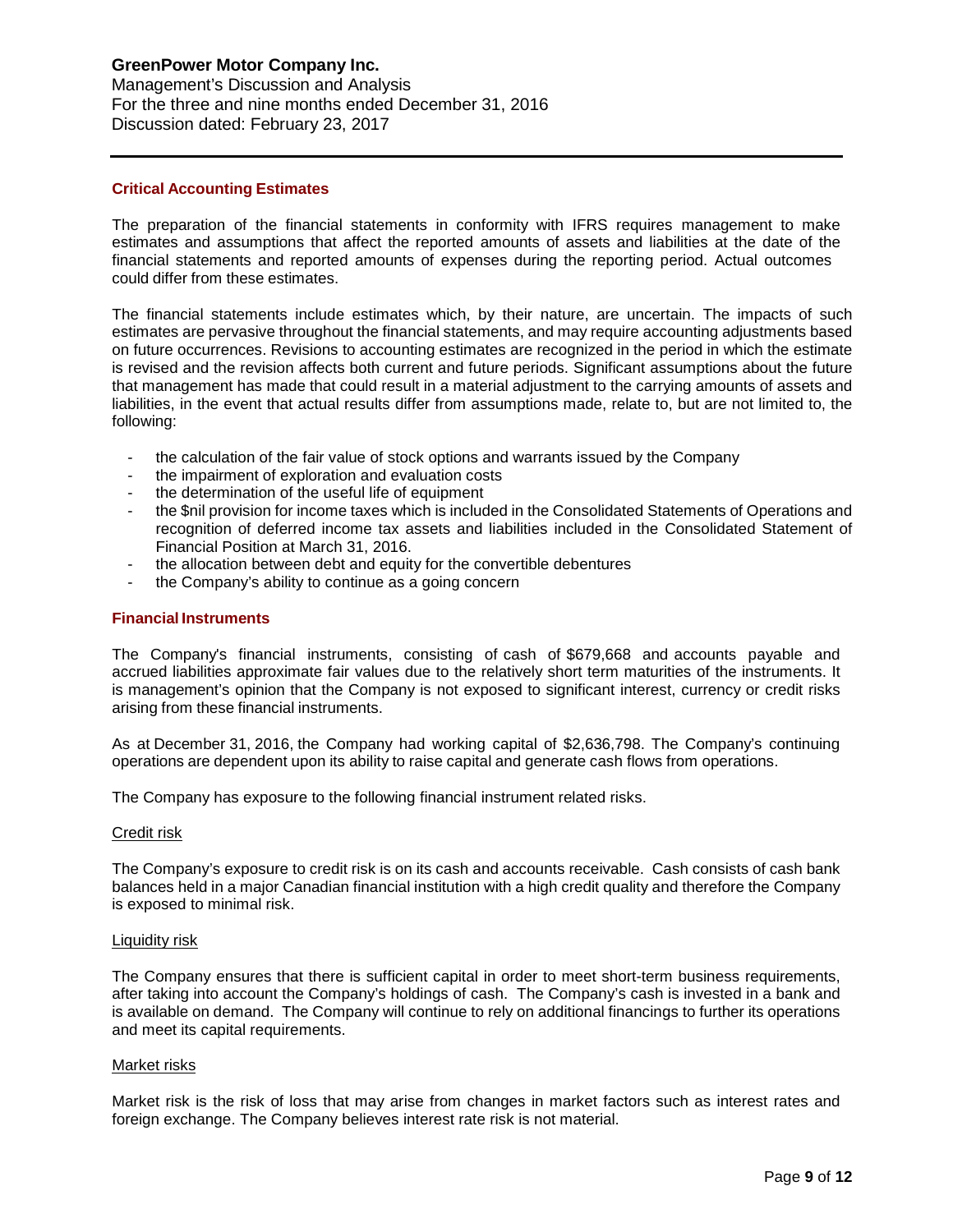The Company is exposed to foreign exchange risk as it conducts business in both the United States and Canada. Management monitors its foreign currency balances, the Company does not engage in any hedging activities to reduce its foreign currency risk.

At December 31, 2016, the Company was exposed to currency risk through the following monetary assets and liabilities in CDN Dollars.  $C<sub>0</sub>$ 

|                                          | <b>UDN</b>   |
|------------------------------------------|--------------|
| Cash                                     | \$156,080    |
| Accounts payable and accrued liabilities | \$(36,960)   |
| Loans payable to related parties         | \$(114,895)  |
| Convertible debentures                   | \$(642, 116) |

Based on the net exposure and assuming all other variables remain constant, a 10% change in the appreciation or depreciation of the CDN dollar relative to the US dollar would change the total loss and comprehensive loss by \$63,789. The Company currently does not plan to enter into any foreign exchange contracts to mitigate this risk.

## **Capital Management**

The capital structure of the Company consists of cash and equity attributable to the common shareholders, consisting of share capital and deficit.

There has been no change with respect to the overall capital risk management strategy during the period ended December 31, 2016. The Company is not subject to any externally imposed capital requirement.

### **Outlook**

For the immediate future, the Company intends to:

- facilitate demonstrations of its EV350 all-electric buses across the US
- facilitate demonstrations of its EV550 all-electric double decker bus across Canada
- manufacture the second EV550 all-electric double decker bus, EV250 all-electric bus and the allelectric school buses
- conduct the Altoona test
- initiate the construction of the manufacturing facility in Porterville, California
- further develop its sales and marketing, engineering and technical resources.

### **Capitalization and Outstanding Security Data**

The total number of common shares issued and outstanding is 91,042,453 as of the date hereof. There are no preferred shares issued and outstanding.

An incentive stock option plan was established for the benefit of directors, officers, employees and consultants of the Company. As of the date hereof, there are 8,757,217 options granted and outstanding.

The total number of common share warrants outstanding as of the date hereof is 896,448.

### **Disclosure of Internal Controls**

Management has established processes to provide them sufficient knowledge to support representations that they have exercised reasonable diligence that (i) the financial statements do not contain any untrue statement of material fact or omit to state a material fact required to be stated or that is necessary to make a statement not misleading in light of the circumstances under which it is made, as of the date of and for the periods presented by the financial statements, and (ii) the financial statements fairly present in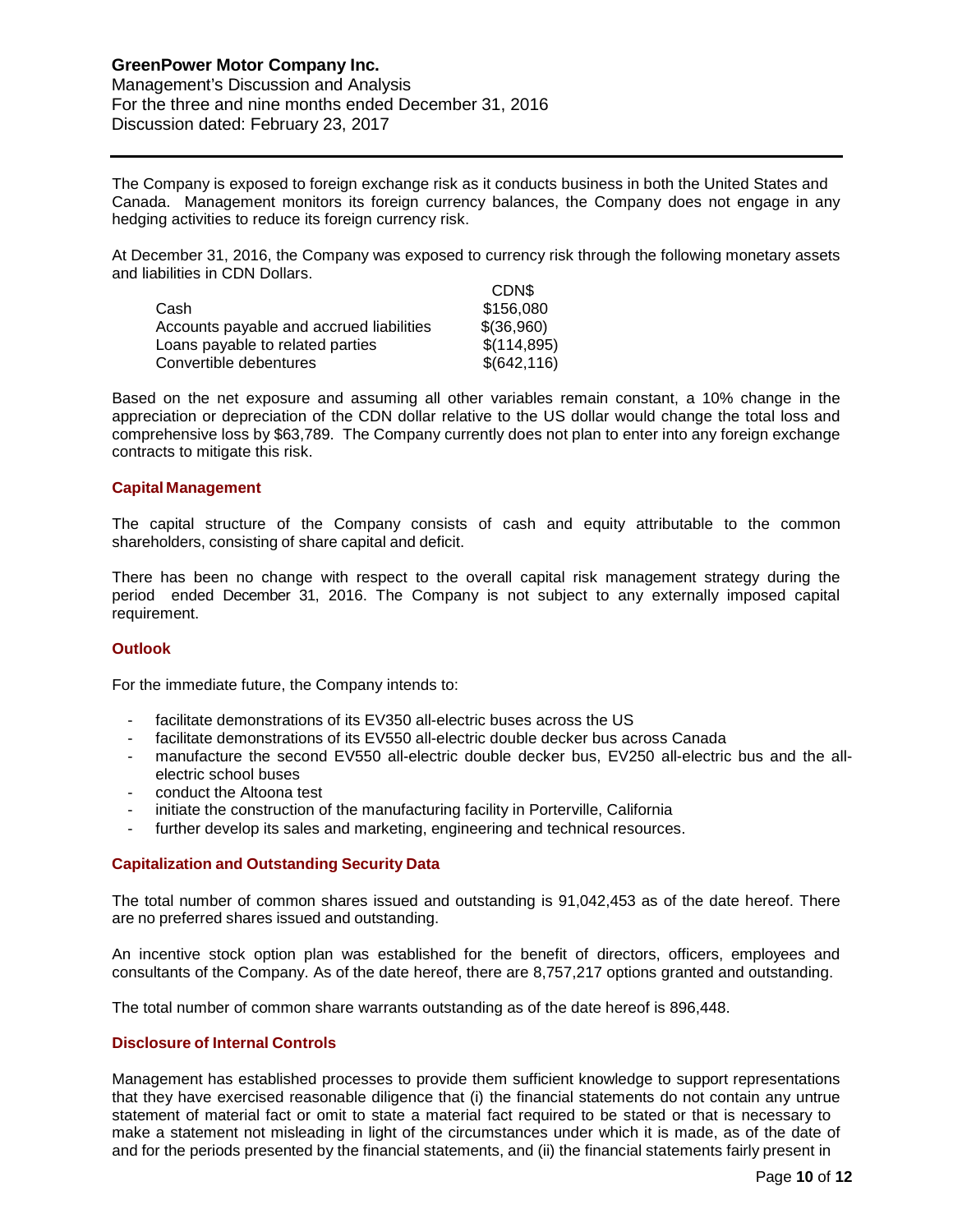all material respects the financial condition, results of operations and cash flow of the Company, as of the date of and for the periods presented.

In contrast to the certificate required for non-venture issuers under National Instrument 52-109, Certification of Disclosure in Issuers' Annual and Interim Filings ("NI 52-109"), the Venture Issuer Basic Certificate does not include representations relating to the establishment and maintenance of disclosure controls and procedures ("DC&P") and internal control over financial reporting ("ICFR"), as defined in NI 52-109. In particular, the certifying officers filing this certificate are not making any representations relating to the establishment and maintenance of:

(i) controls and other procedures designed to provide reasonable assurance that information required to be disclosed by the issuer in its annual filings, interim filings or other reports filed or submitted under securities legislation is recorded, processed, summarized and reported within the time periods specified in securities legislation; and

(ii) a process to provide reasonable assurance regarding the reliability of financial reporting and the preparation of financial statements for external purposes in accordance with the issuer's GAAP (IFRS).

The issuer's certifying officers are responsible for ensuring that processes are in place to provide them with sufficient knowledge to support the representations they are making in the certificate. Investors should be aware that inherent limitations on the ability of certifying officers of a venture issuer to design and implement on a cost effective basis DC&P and ICFR as defined in NI 52-109 may result in additional risks to the quality, reliability, transparency and timeliness of interim and annual filings and other reports provided under securities legislation.

### **Risk Factors**

Investing in the common shares of the Company involves risk. Prospective investors should carefully consider the risks described below, together with all of the other information included in this MD&A before making an investment decision. If any of the following risks actually occurs, the business, financial condition or results of operations of the Company could be harmed. In such an event, the trading price of the common shares could decline and prospective investors may lose part or all of their investment.

### No Operating History

The Company has neither a history of sales or earnings nor has it paid any dividends and may not produce earnings or pay dividends in the immediate or foreseeable future.

#### Reliance on Management

The Company is relying solely on the past business success of its directors and officers. The success of the Company is dependent upon the efforts and abilities of its directors, officers and employees. The loss of any of its directors, officers or employees could have a material adverse effect upon the business and prospects of the Company.

### Operational Risk

The Company is exposed to many types of operational risks that affect all companies. Operational risk is the risk of loss resulting from inadequate or failed internal processes, people and/or systems. Operational risk is present in all of the Company's business activities, and incorporates exposure relating to fiduciary breaches, product liability claims, product recalls, regulatory compliance failures, legal disputes, business disruption, technology failures, business integration, damage to physical assets, employee safety, dependence on suppliers, foreign exchange fluctuations, insurance coverage and rising insurance costs.